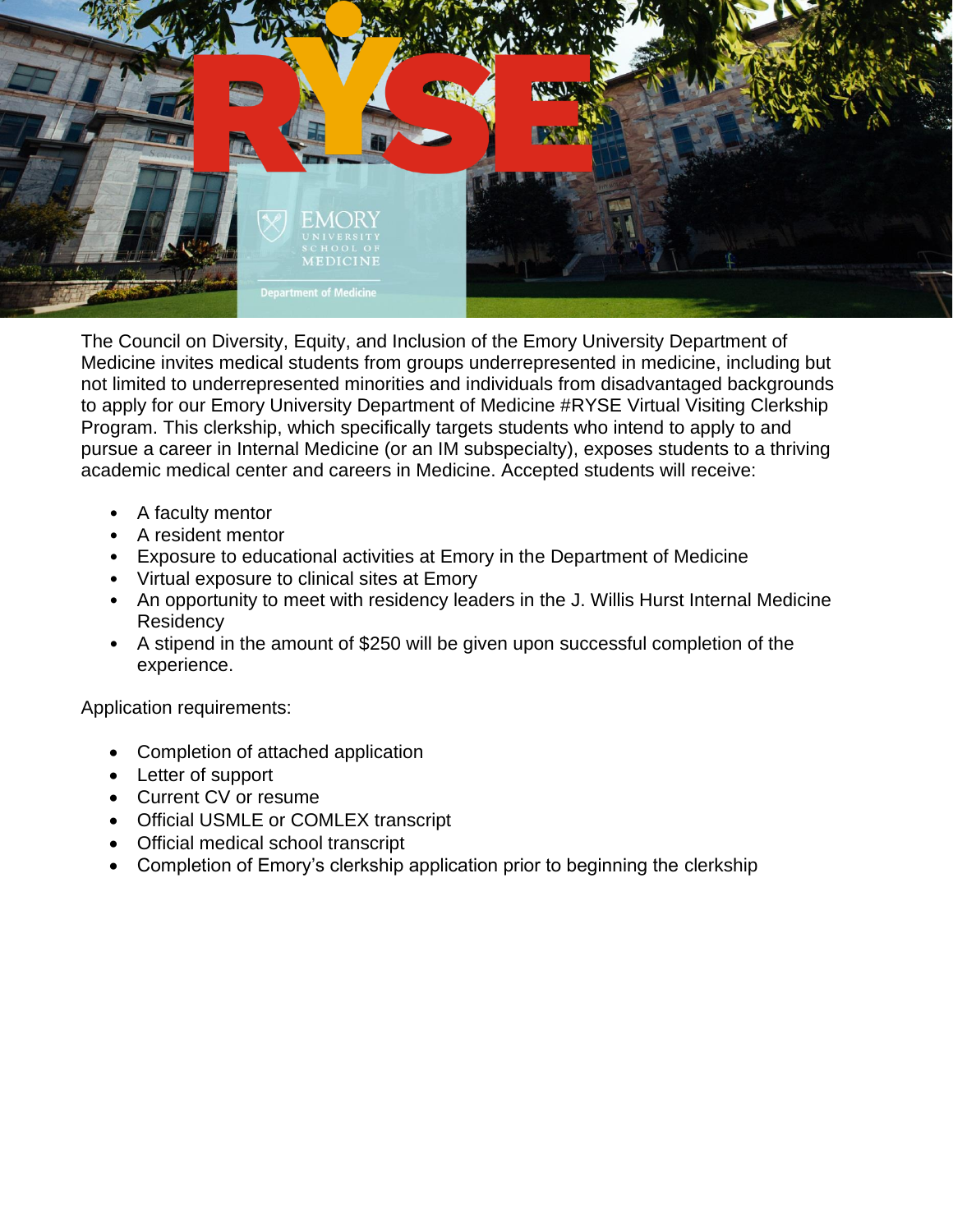## *THE EMORY #RYSE VIRTUAL MINI-CLERKSHIP*

**Emory University Department of Medicine Council on Diversity, Equity, and Inclusion Underrepresented Virtual Visiting Students Application 2020**

Deadline to apply is 8/17/2020.

Only those who apply and are accepted through the Emory #DOMDEI Rotation application are eligible for a stipend. **First Block: Aug. 24, 2020 – Sept 4, 2020, Second Block: Sept 14, 2020– Sept. 25, 2020, Third: Oct 5, 2020 – Oct. 16, 2020**

| Last Name:                                                                                       | <b>First Name:</b>                     |
|--------------------------------------------------------------------------------------------------|----------------------------------------|
| Primary Phone #:                                                                                 | <b>Primary Email Address:</b>          |
| <b>Mailing Address:</b>                                                                          | USMLE Step 1 or COMLEX score:          |
| Name of Medical School:                                                                          | Anticipated date of graduation:        |
| I am applying to Internal Medicine residencies:                                                  | Requested rotation block:              |
| $\Box$ Yes $\Box$ No                                                                             |                                        |
| Gender                                                                                           | Ethnicity: Are you Hispanic or Latinx? |
| Female                                                                                           | No                                     |
| Male                                                                                             | Yes                                    |
| Prefer not to say                                                                                |                                        |
| Nonbinary                                                                                        |                                        |
| Race: Choose all that apply (regardless of ethnicity)                                            |                                        |
| American Indian or Alaska Native                                                                 |                                        |
| Asian                                                                                            |                                        |
| <b>Black or African American</b>                                                                 |                                        |
| Native Hawaiian or Pacific Islander                                                              |                                        |
| White                                                                                            |                                        |
| Other (please specify)                                                                           |                                        |
| Are you a first generation college student (i.e. first person in your family to attend college)? |                                        |
| No                                                                                               |                                        |
| Yes                                                                                              |                                        |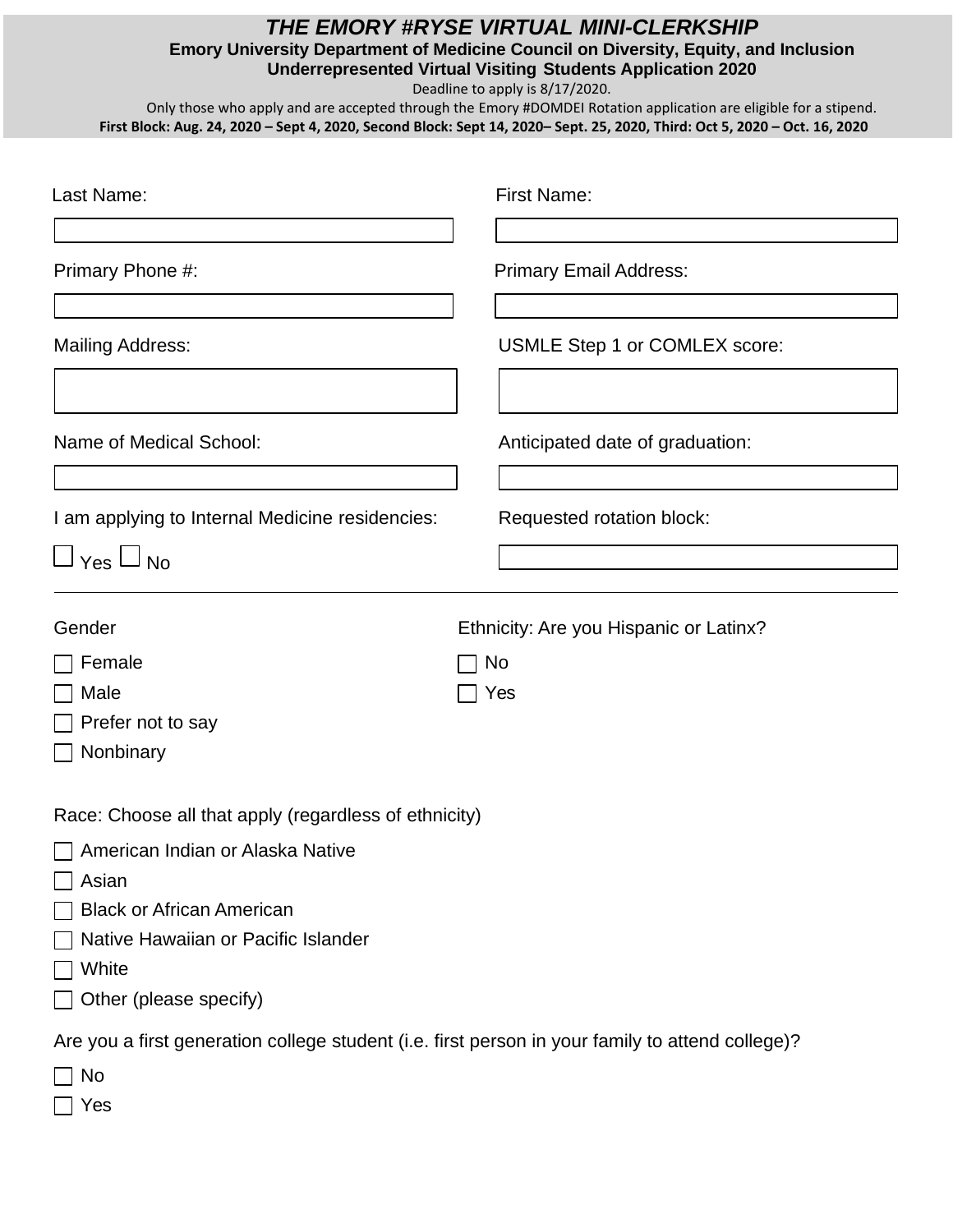Did/do you attend a historically black college for undergraduate or medical school studies?

No

□ If "Yes", list school

If you are from a disadvantaged background, please describe. (250 words max):

Please briefly describe your reason for applying to the program and interest in Internal Medicine (400 words max):